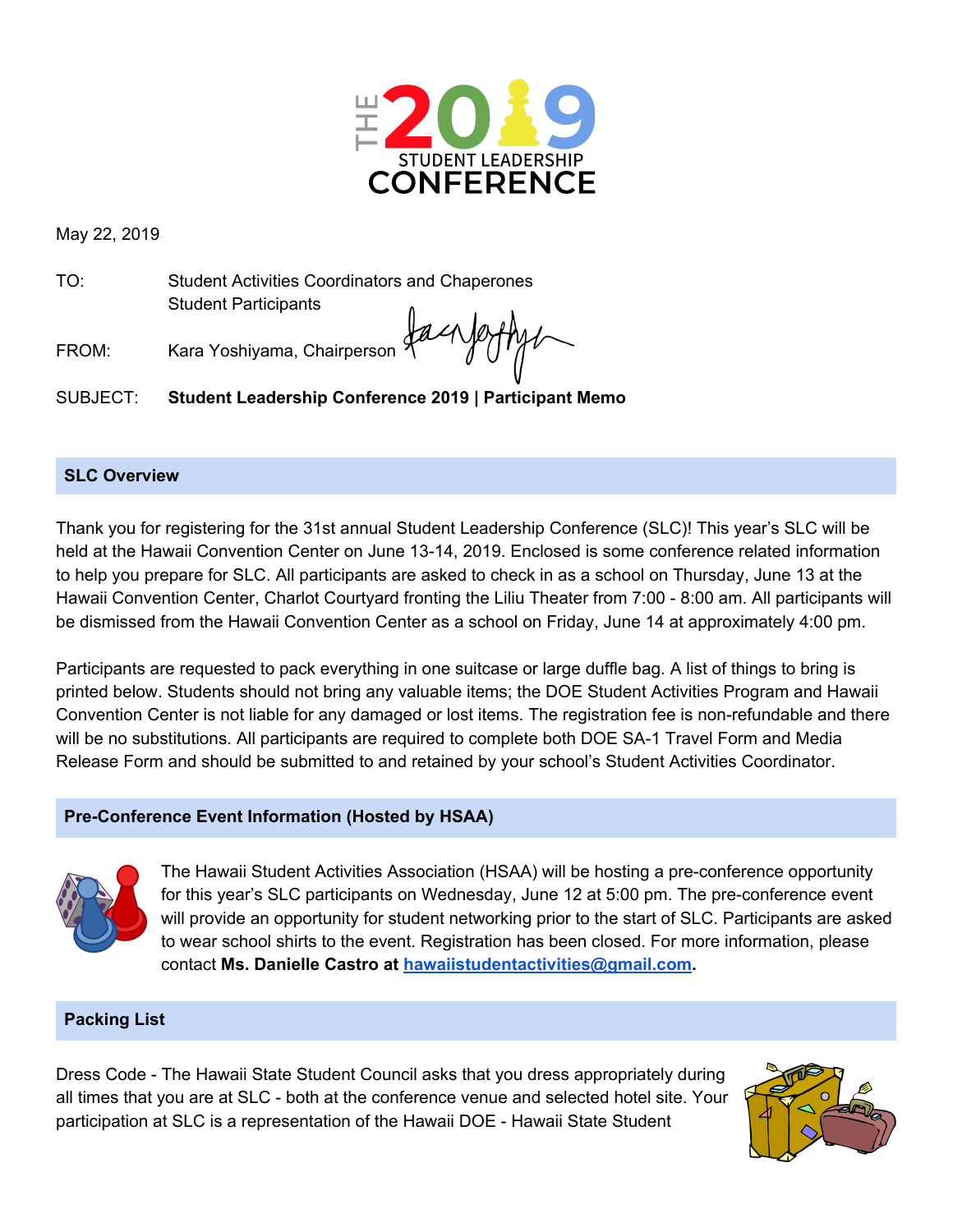Council and the State Student Activities Program. SLC is a school sponsored event - field trip and dress code will be strictly enforced. We ask for your cooperation.

| Wednesday, June 12 | Pre-Conference Event at Pagoda Hotel (Sponsored by HSAA)<br>School shirt<br>$\bullet$                                                 |
|--------------------|---------------------------------------------------------------------------------------------------------------------------------------|
| Thursday, June 13  | Day 1 of SLC<br>School/Student Council shirt (during the day)<br>$\bullet$<br>Aloha attire (optional - evening activity)<br>$\bullet$ |
| Friday, June 14    | Day 2 of SLC<br>Conference shirt<br>$\bullet$                                                                                         |

Please pack any personal items (such as toiletries, medication), snacks, water or water bottle, and any other items that would assist in your SLC experience.

## **Meals**

All conference meals will be provided at the Hawaii Convention Center. Any dietary requests through registration have been taken into consideration and we will do our best to accommodate your dietary needs.

| Wednesday, June 12 | Pre-Conference Event (Sponsored by HSAA)<br>Dinner at the Pagoda Hotel<br>$\bullet$                                        |
|--------------------|----------------------------------------------------------------------------------------------------------------------------|
| Thursday, June 13  | Day 1 of SLC<br>• Continental Breakfast<br>Lunch<br>$\bullet$<br>Dinner at Germaine's Luau (evening activity)<br>$\bullet$ |
| Friday, June 14    | Day 2 of SLC<br>• Continental Breakfast<br>Lunch<br>$\bullet$                                                              |

# **Registration and Hotel Check-in**

Check-in at both the Ala Moana Hotel and Pagoda Hotel is at 3:00 pm. Participants and chaperones will check-in at the Hawaii Convention Center on Thursday, June 13 between 7:00 - 8:00 am. See below for Hotel check-in instructions:

- For those participating in the pre-conference event hosted by HSAA, schools will be checking-in at 3:00 pm on Wednesday, June 12.
- For schools not participating in the pre-conference event, your check-in will be at 3:00 pm on Thursday, June 13. This will mean that you will be bringing your luggage to the Hawaii Convention Center until your check-in time at either the Ala Moana Hotel or Pagoda Hotel. However, you may inquire directly with the hotel should you want to have them store your bags from the morning.